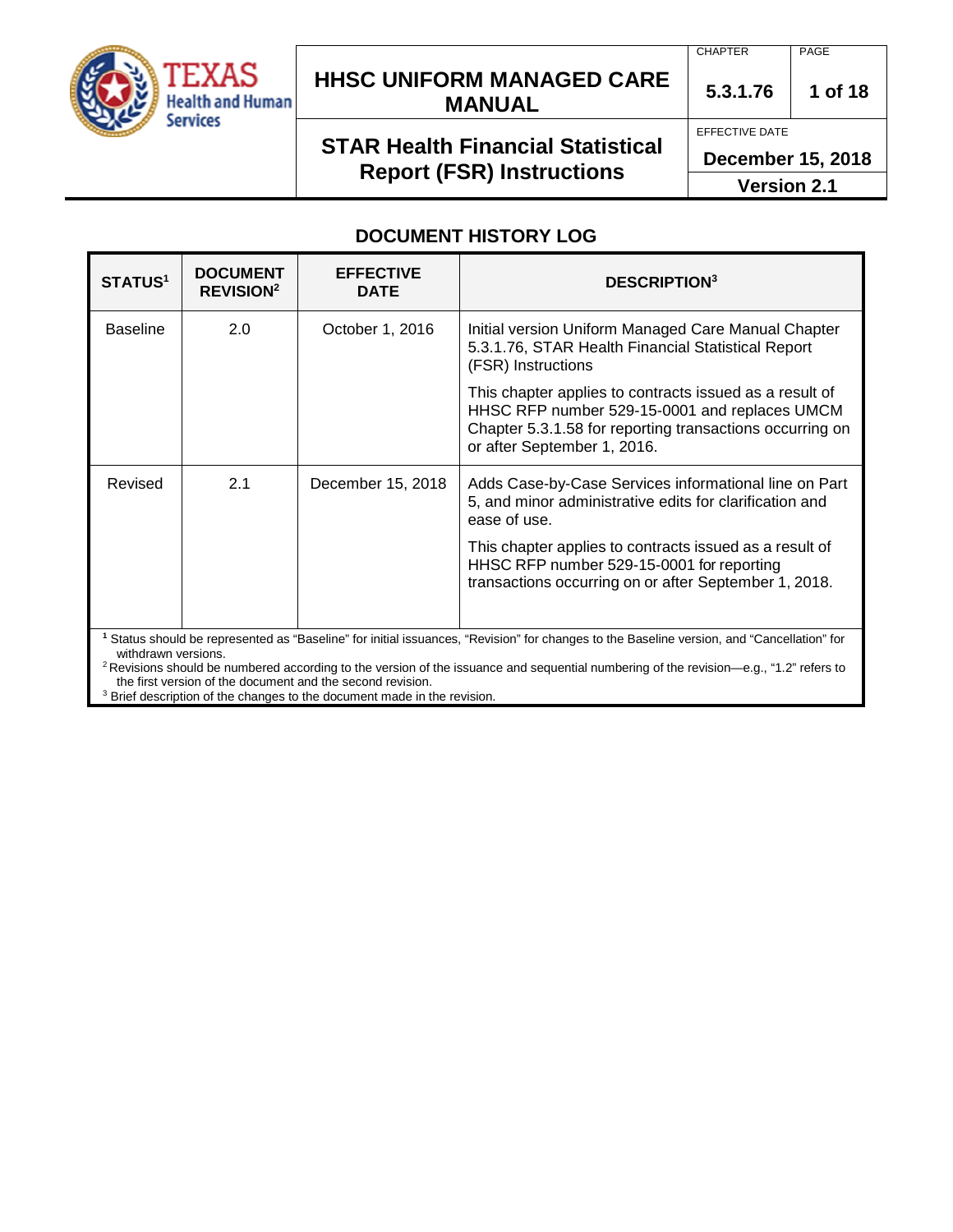

## **HHSC UNIFORM MANAGED CARE MANUAL 5.3.1.76 <sup>2</sup> of 18**

# **STAR Health Financial Statistical Report (FSR) Instructions**

CHAPTER PAGE

EFFECTIVE DATE

**December 15, 2018**

**Version 2.1**

### **Objective**

The MCO contracting with the State of Texas to arrange for or to provide healthcare to Members in the STAR Health Program must submit STAR Health MCO FSR in accordance with the Contract between HHSC and MCO and in accordance with the instructions below.

### **General**

MCOs must complete all STAR Health MCO FSRs using the locked Microsoft Excel template provided by HHSC. Data integrity is critical to the automated compilation of the data. Do not alter the file name, sheet names, existing cell locations, or formatting of the data in the file and sheets. Do not add or delete any columns or rows. **Any deviations from the locked template will render the FSR unreadable by the software application and therefore unacceptable to HHSC.**

All shaded data fields in the FSR represent fields where data input is required. In order to maintain consistency, please ensure that the data input is in black. All data fields not shaded represents referenced data or calculations. All line numbers in these instructions refer to the line numbers in column A on each worksheet.

#### **Cells can be linked within the template, but there can be no outside links to the MCO accounting systems or other sources.**

The following note is included on all FSR pages **"Note: Except where stated otherwise, reporting is on an incurred basis (that is, reported in the period corresponding to dates of service, rather than to date paid). All prior quarters' data must be updated to reflect the most recent revised IBNR estimates."** The MCO must update member months' data in accordance with information provided by the enrollment broker.

#### **Before completing the STAR Health FSR, complete the Admin and QI FSR.**

#### **FSR Page Headers**

Header information entered on Part 1 populates header data for all the other sheets; please make sure Part 1 is entered correctly. Enter the following on Part 1:

**State Fiscal Year:** Select the State Fiscal Year (SFY) from the drop-down menu. **Submission Date**: Enter the month, day, and year, e.g., 6/30/2015.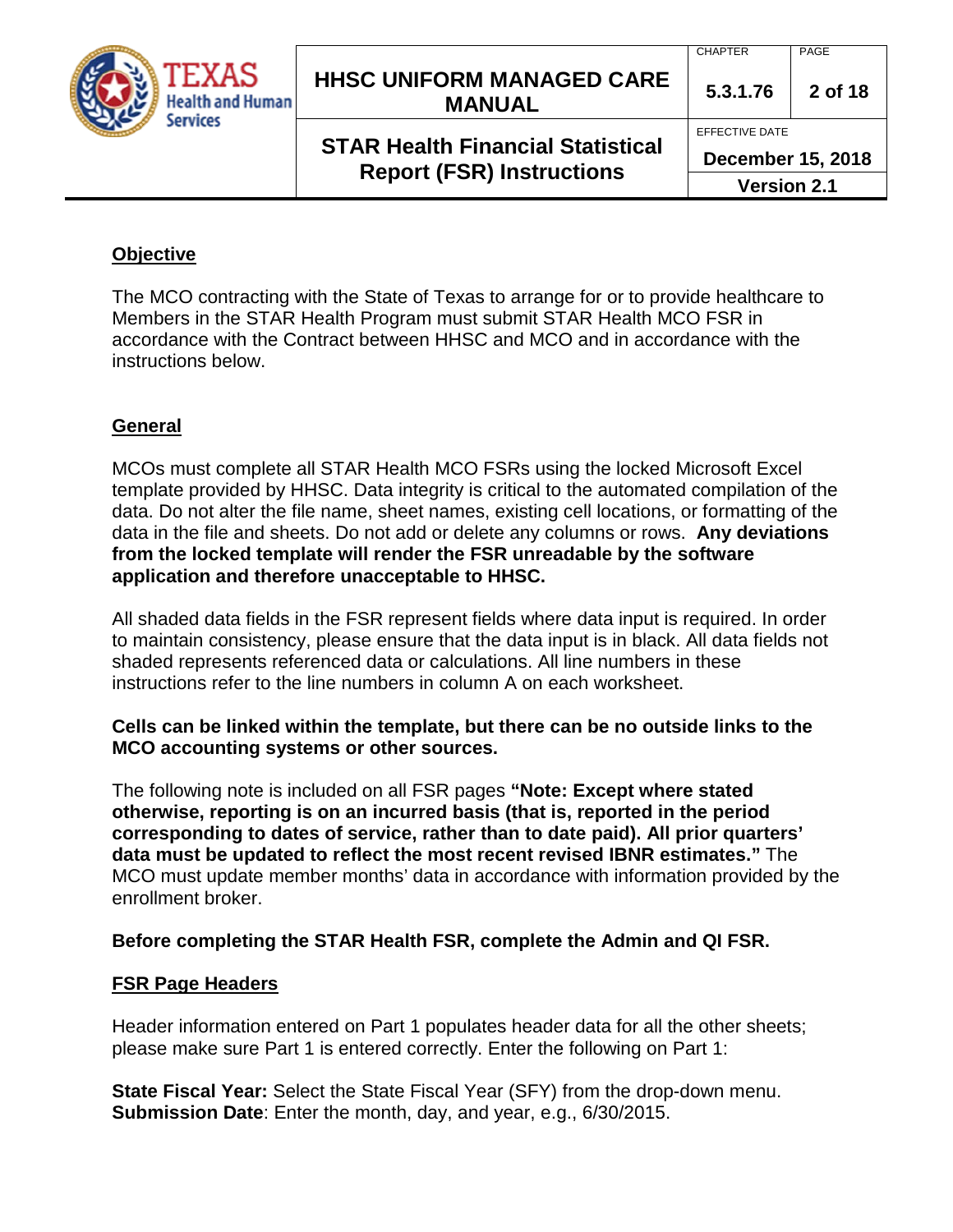

## **HHSC UNIFORM MANAGED CARE MANUAL 5.3.1.76 <sup>3</sup> of 18**

**STAR Health Financial Statistical Report (FSR) Instructions**

EFFECTIVE DATE

**December 15, 2018**

**Version 2.1**

**Submission Type**: Select the type of FSR, e.g., Quarterly; Year End + 90 Days; Year End + 334 Days from the drop-down menu.

**Rptg Period End Date**: Enter the month, day, and year, e.g., 5/31/2015.

### **Part 1: Summary Income Statement**

Line 1: Member Months: Referenced from Part 3, Line 18, "Total Member Months."

Line 2: Average Monthly Member Months: Calculated as Line 1, "Member Months," divided by the number of months of membership data.

Revenues:

Line 3: Medical Premiums: Referenced from Part 3, Line 6, "Total Medical Premiums."

Line 4: Pharmacy Premiums: Referenced from Part 3, Line 24, "Total Pharmacy Premiums."

Line 5: Investment Income: Enter all interest and dividend income resulting from investment of funds received from the state and federal governments under the Managed Care Contract.

Line 6: Health Insurance Providers Fee Reimbursement: Enter the amount of the Health Insurance Providers Fee, which was reimbursed by HHSC as required under the Affordable Care Act (ACA), including any gross up for corporate federal income tax and state premium taxes as applicable to the STAR Health FSR.

Line 7: Other Revenue: Enter all income generated from the STAR Health Program for the Contract Service Area other than premiums (HHSC Capitation), the Health Insurance Providers Fee Reimbursement, and Investment Income. Do not include direct claim reimbursements received from HHSC.

Line 8: Total Gross Revenues: Calculated sum of Lines 3 through 7.

Line 9: Health Insurance Providers Fee & Related Costs: Enter the sum of:

a) the amount paid to the IRS specifically and solely for the ACA Health Insurance Providers Fee, as required under the Affordable Care Act (ACA) and as attributable to the STAR Health FSR (exclude any amounts accrued for ACA Health Insurance Providers Fee which were not paid during the FSR period);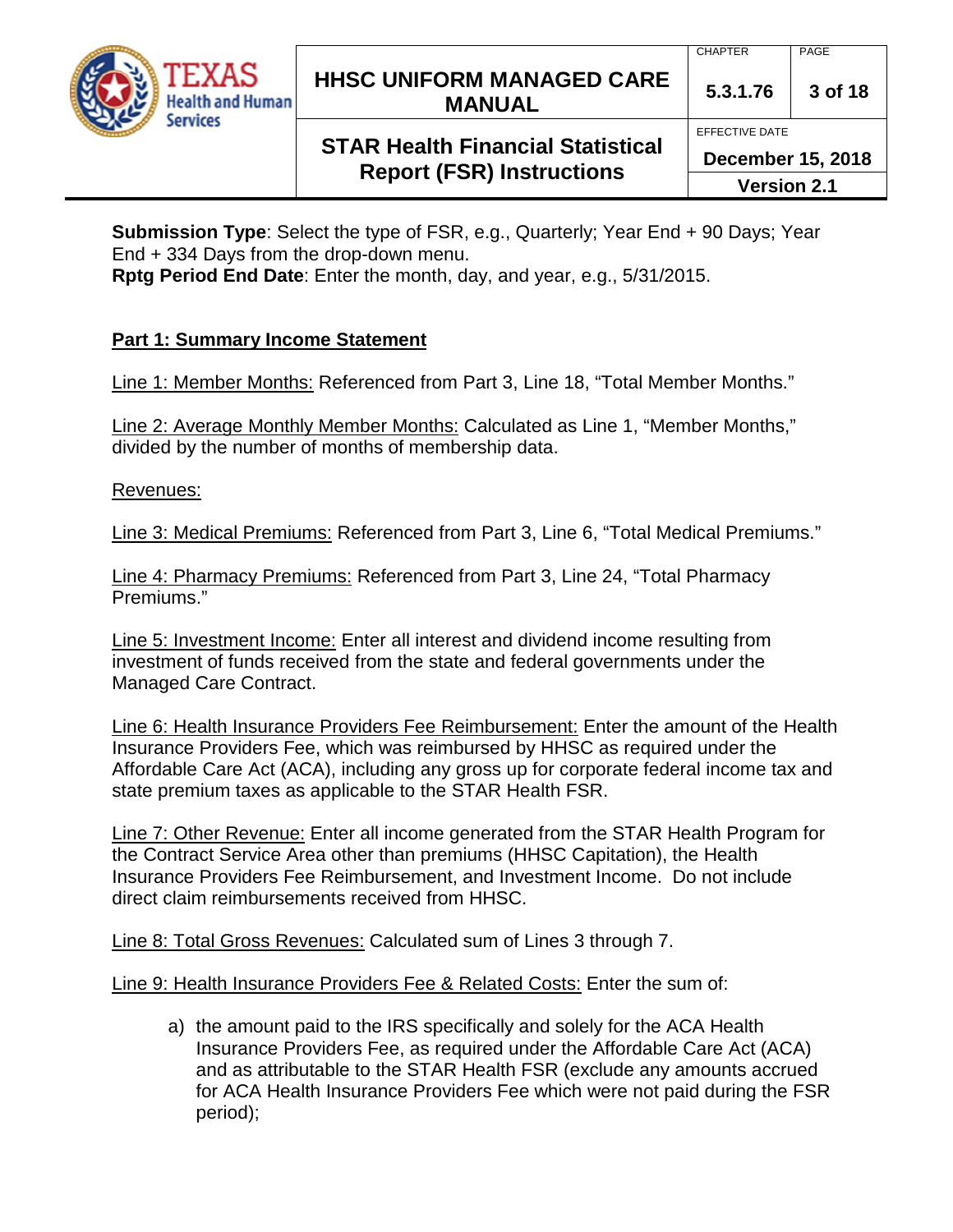

# **HHSC UNIFORM MANAGED CARE MANUAL 5.3.1.76 <sup>4</sup> of 18**

EFFECTIVE DATE

### **STAR Health Financial Statistical Report (FSR) Instructions**

**December 15, 2018**

- **Version 2.1**
- b) the increase in the amount incurred for corporate federal income taxes resulting from the Health Insurance Providers Fee Reimbursement which is attributable to the STAR Health FSR.

Do not include any increase to Premium Taxes resulting from the Health Insurance Providers Fee Reimbursement in Line 9. All Premium Taxes incurred should be included in Line 10.

Maintain for FSR audit purposes the derivations supporting items a) and b) above.

Line 10: Premium Taxes: Enter the premium taxes incurred for premiums applicable to the reporting period including any additional taxes incurred as a result of the Health Insurance Providers Fee Reimbursement from HHSC.

Line 11: Maintenance Taxes: Enter the maintenance taxes incurred for premiums applicable to the reporting period.

Line 12: Net Revenues: Calculated as Line 8, "Total Gross Revenues," less the sum of Line 9: Health Insurance Providers Fee & Related Costs, Line 10, "Premium Taxes," and Line 11, "Maintenance Taxes."

Medical Expenses:

Line 13: Fee-For-Service: Calculated as Line 17, "Total Medical Expenses," minus the sum of Line 14, "Capitated Services," Line 15, "Net Reinsurance Cost," and Line 16, "IBNR Accrual-Medical."

Line 14: Capitated Services: Calculated as sum of Part 5, Line 19, "Capitated Services: PCPs, Hospitals, and Other Providers" and Part 5, Line 20, "Capitated Services: BH, Vision, etc."

Line 15: Net Reinsurance Cost: Calculated as sum of Part 5, Line 12, "Reinsurance Premiums," and Part 5, Line 13, "Reinsurance Recoveries."

Line 16: IBNR Accrual – Medical: Referenced from Part 5, Line 14, "Incurred But Not Reported (IBNR)."

Line 17: Quality Improvement: Referenced from Part 5, Line 16, "Quality Improvement".

Line 18: Total Medical Expenses: Referenced from Part 5, Line 17, "Total Medical Expenses."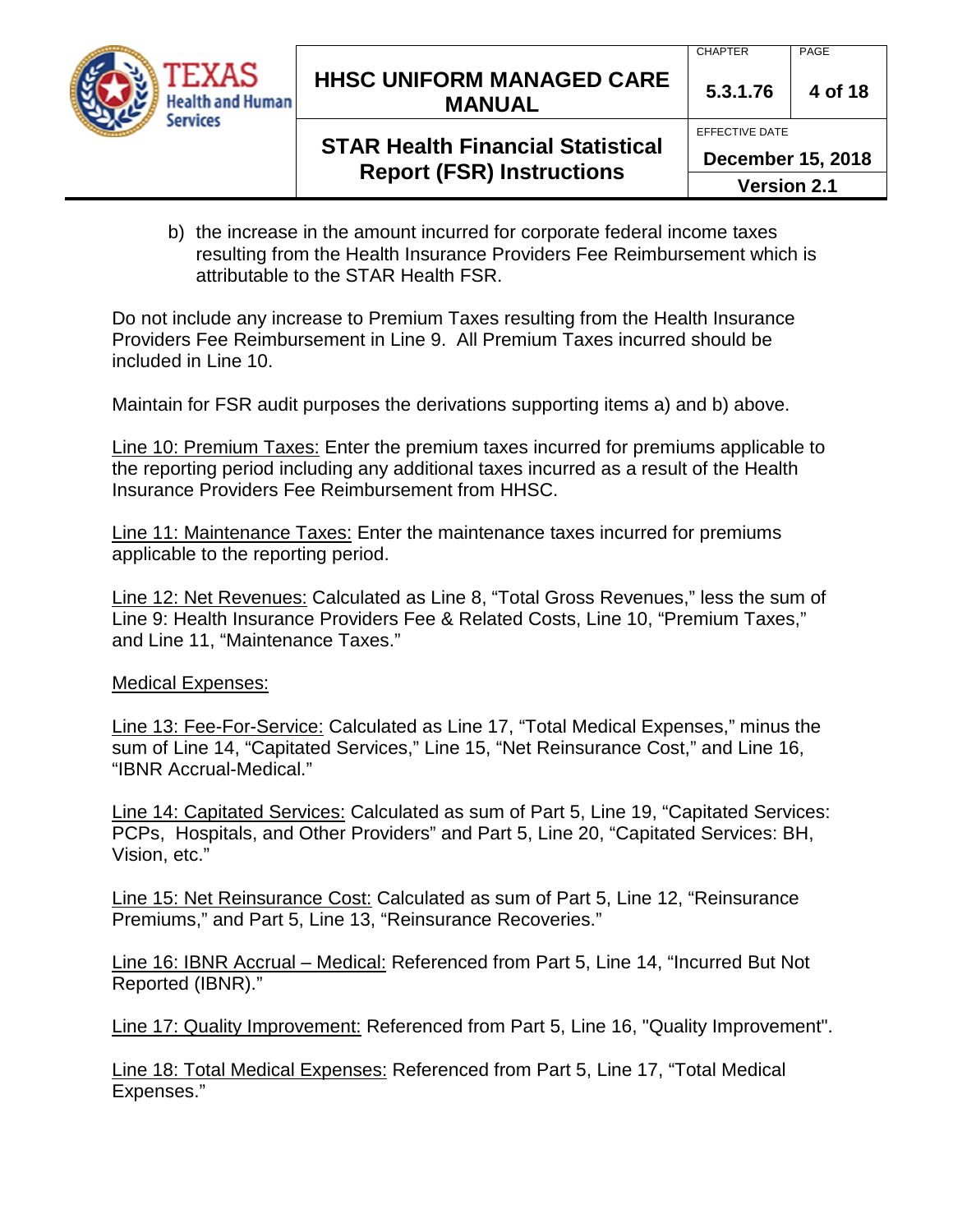

## **HHSC UNIFORM MANAGED CARE MANUAL 5.3.1.76 <sup>5</sup> of 18**

# **STAR Health Financial Statistical Report (FSR) Instructions**

Line 19: Prescription Expenses (excluding PBM Admin): Referenced from Part 6, Line 9, "Total Prescription Expense (excluding PBM Admin)."

Line 20: Total Medical and Prescription Expenses: Calculated as sum of Line 18, "Total Medical Expenses," and Line 19, "Prescription Expenses (excluding PBM Admin)."

Line 21: Administrative Expenses: Enter the allocated "Administrative Expenses" from the Admin FSR, Part 2, Line 51, by the applicable Program/Service Area.

Line 22: Total Expenses: Calculated as the sum of Line 20, "Total Medical and Prescription Expenses," and Line 21, "Administrative Expenses."

Line 23: Net Income Before Taxes: Calculated as Line 12, "Net Revenues," minus Line 22, "Total Expenses."

Line 24: % Medical Exp to Net Revenues: Calculated as Line 18, "Total Medical Expenses," divided by Line 12, "Net Revenues."

Line 25: % Prescription Exp to Net Revenues: Calculated as Line 19, "Prescription Expenses (excluding PBM Admin)," divided by Line 12, "Net Revenues."

Line 26: % Total Medical and Prescription to Net Rev. (MLR): Calculated as the sum of Line 2 "% Medical Exp to Net Revenues" and Line 25,"% Prescription Exp to Net Revenues."

Line 27: % Admin Exp to Net Revenues: Calculated as Line 21, "Administrative Expenses," divided by Line 12, "Net Revenues."

Line 28: % Net Income to Net Revenues: Calculated as Line 23, "Net Income Before Taxes," divided by Line 12, "Net Revenues."

Line 29: % Adj. Admin to Net Revenues (excludes taxes and Prescription passthrough): Calculated as Line 21, "Administrative Expenses," divided by the difference of Line 12, "Net Revenues," less Line 4, "Pharmacy Premiums."

#### Post-income items:

Line 30: Performance Assessment: Enter in the YTD cell the amount of the Pay for Quality (P4Q) performance assessment.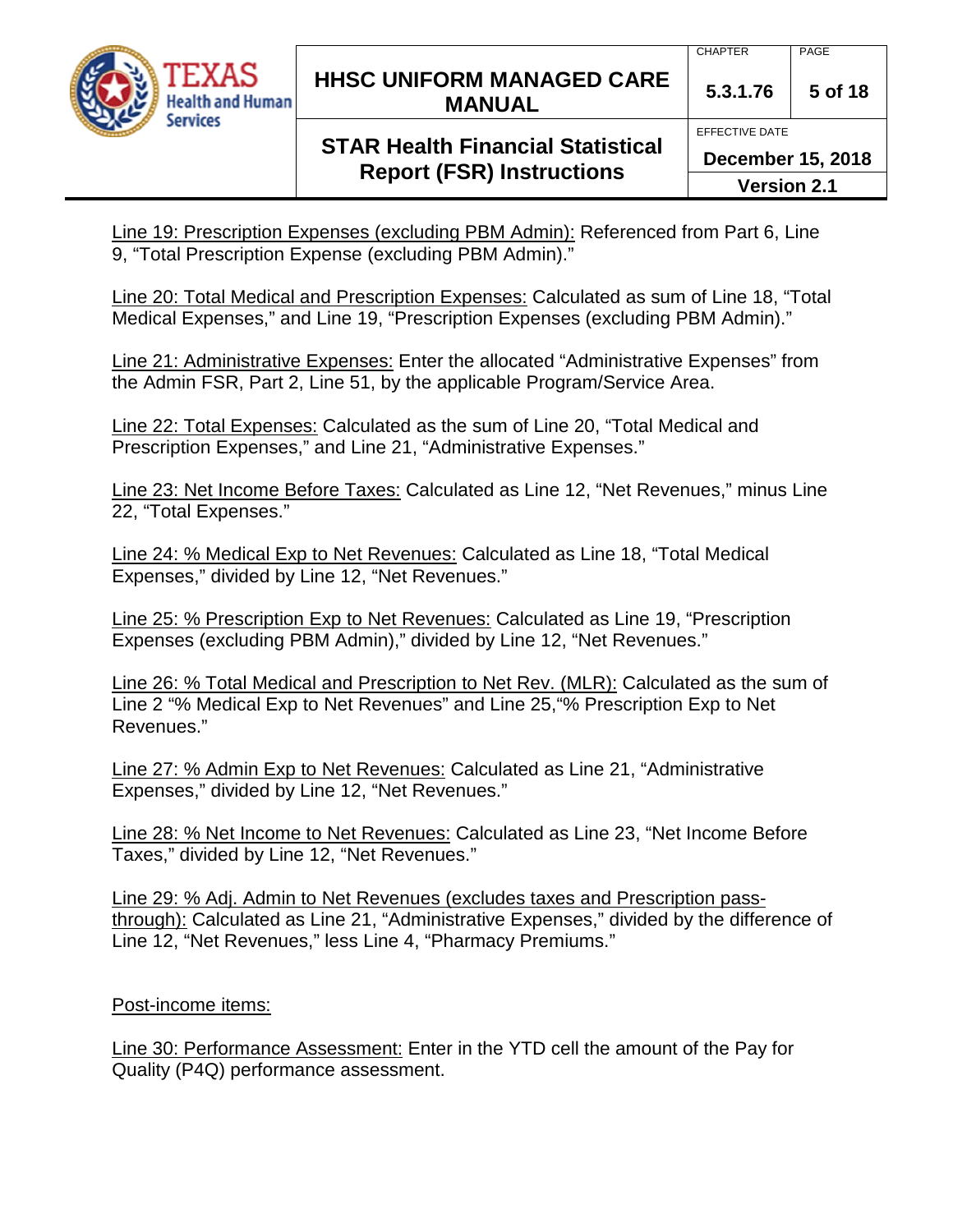

## **HHSC UNIFORM MANAGED CARE MANUAL 5.3.1.76** 6 of 18

## **STAR Health Financial Statistical Report (FSR) Instructions**

CHAPTER PAGE

EFFECTIVE DATE

**December 15, 2018**

**Version 2.1**

### **Part 2: Statistics**

Line 1: Paid Medical Expenses Completion Factor: Calculated as the difference between Part 5, Line 16, "Total Medical Expenses," and Part 5, Line 14, "Incurred But Not Reported (IBNR)," divided by Part 5, Line 16, "Total Medical Expenses."

#### Total Cost \$PMPM:

Line 2: MCO Admin Cost (including PBM Admin): Calculated as Part 1, Line 20, "Administrative Expenses," divided by Part 1, Line 1, "Member Months."

Line 3: Health Insurance Providers Fee & Related Costs: Calculated as Part 1, Line 9, "Health Insurance Providers Fee & Related Costs," divided by Part 1, Line 1, "Member Months."

Line 4: Premium & Maintenance Taxes: Calculated as sum of Part 1, Line 10, "Premium Taxes," and Part 1, Line 11, "Maintenance Taxes," divided by Part 1, Line 1, "Member Months."

Line 5: Medical Expenses excl Net Reinsurance and Quality Improvement: Calculated as difference between Part 1, Line 18, "Total Medical Expenses," and the sum of Part 1, Line 15, "Net Reinsurance Cost," and Part 1, Line 17, "Quality Improvement", divided by Part 1, Line 1, "Member Months."

Line 6: Net Reinsurance: Calculated as sum of Part 5, Line 12, "Reinsurance Premiums," and Part 5, Line 13, "Reinsurance Recoveries," divided by Part 1, Line 1, "Member Months."

Line 7: Quality Improvement: Calculated as Part 1, "Quality Improvement" divided by Part 1, Line 1, "Member Months".

Line 8: Prescription Expenses (excluding PBM Admin): Calculated as Part 6, Line 9, "Prescription Expense (excluding PBM Admin)," divided by Part 1, Line 1, "Member Months."

Line 9: Subtotal: Calculated as sum of Lines 2 through 8.

Line 9: Profit/(Loss) before Experience Rebate: Calculated as Part 1, Line 22, "Net Income Before Taxes," divided by Part 1, Line 1, "Member Months."

Line 11: Total Cost \$PMPM to HHSC: Calculated as sum of Line 9 and Line 10.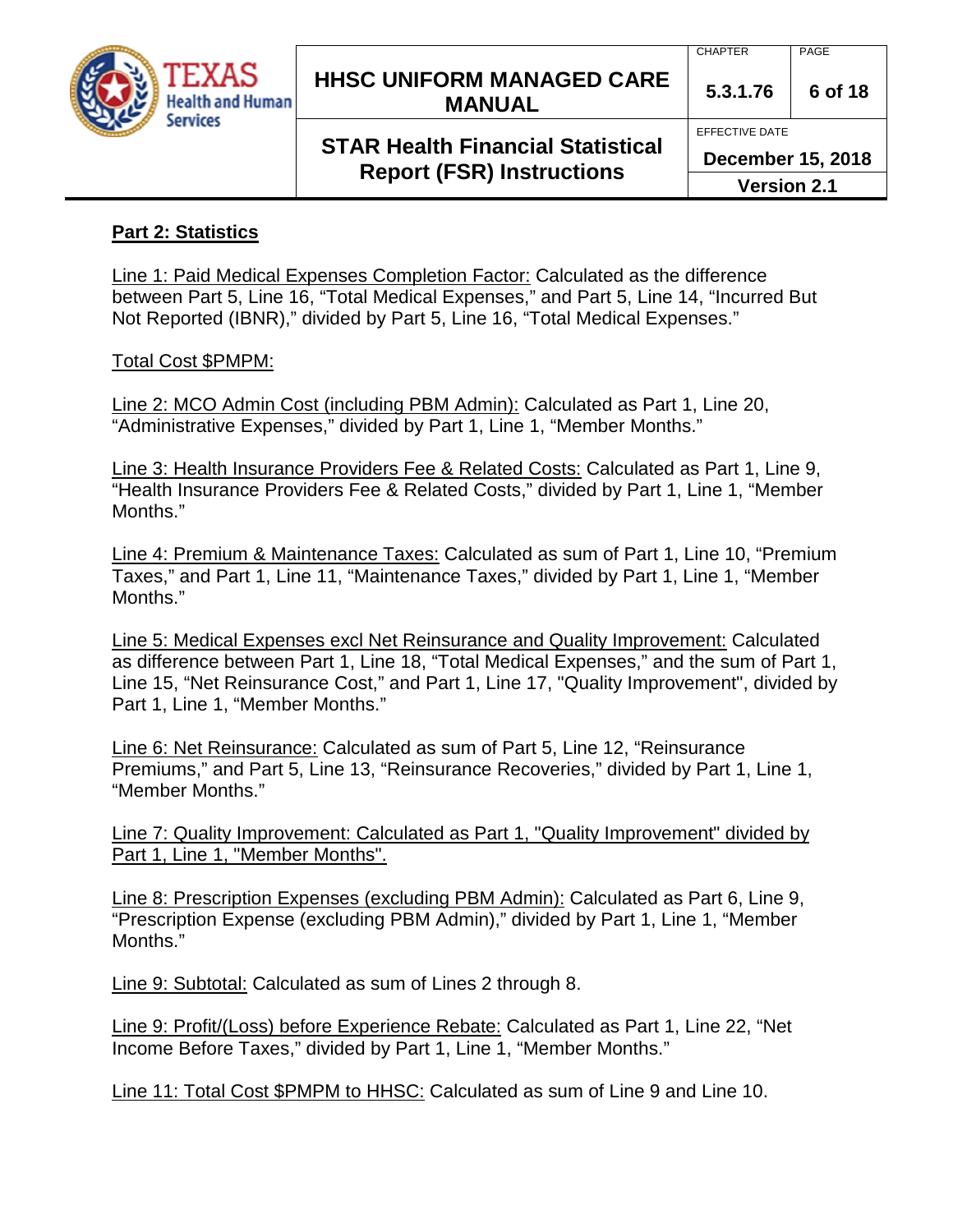

## **HHSC UNIFORM MANAGED CARE MANUAL 5.3.1.76 <sup>7</sup> of 18**

# **STAR Health Financial Statistical Report (FSR) Instructions**

CHAPTER PAGE

EFFECTIVE DATE

**December 15, 2018**

**Version 2.1**

### **Part 3: Medical and Pharmacy Premiums**

Medical Premiums (HHSC Capitation):

Lines 1 through 5: Medical Premiums (HHSC Capitation): Each cell in this matrix is calculated and is the product of the corresponding capitation rate in the matrix of Lines 7 through 11 and the corresponding member months in the matrix of Lines 13 through 17.

Line 6: Total Medical Premiums: Calculated as the sum of Lines 1 through 5.

Medical Premium \$PMPM:

Lines 7 through 11: Medical Premium \$PMPM: Enter each risk group's medical capitation rate.

Line 12: Total Medical Premium \$PMPM: Calculated as Line 6, "Total Medical Premiums," divided by Line 18, "Total Member Months."

Member Months:

Lines 13 through 17: Member Months: Enter the member months based on the supplemental files supporting HHSC's monthly capitation payments to the MCO.

Line 18: Total Member Months: Calculated as the sum of Lines 13 through 17.

Pharmacy Premiums (HHSC Capitation):

Lines 19 through 23: Pharmacy Premiums (HHSC Capitation): Each cell in this matrix is calculated and is the product of the corresponding capitation rate in the matrix of Lines 25 through 29, and the corresponding member months in the matrix of Lines 13 through 17.

Line 24: Total Pharmacy Premiums: Calculated as the sum of Lines 19 through 23.

Pharmacy Premium \$PMPM:

Lines 25 through 29: Pharmacy Premium \$PMPM: Enter each risk group's pharmacy capitation rate applicable to each month.

Line 30: Total Pharmacy Premium \$PMPM: Calculated as Line 24, "Total Pharmacy Premiums," divided by Line 18, "Total Member Months."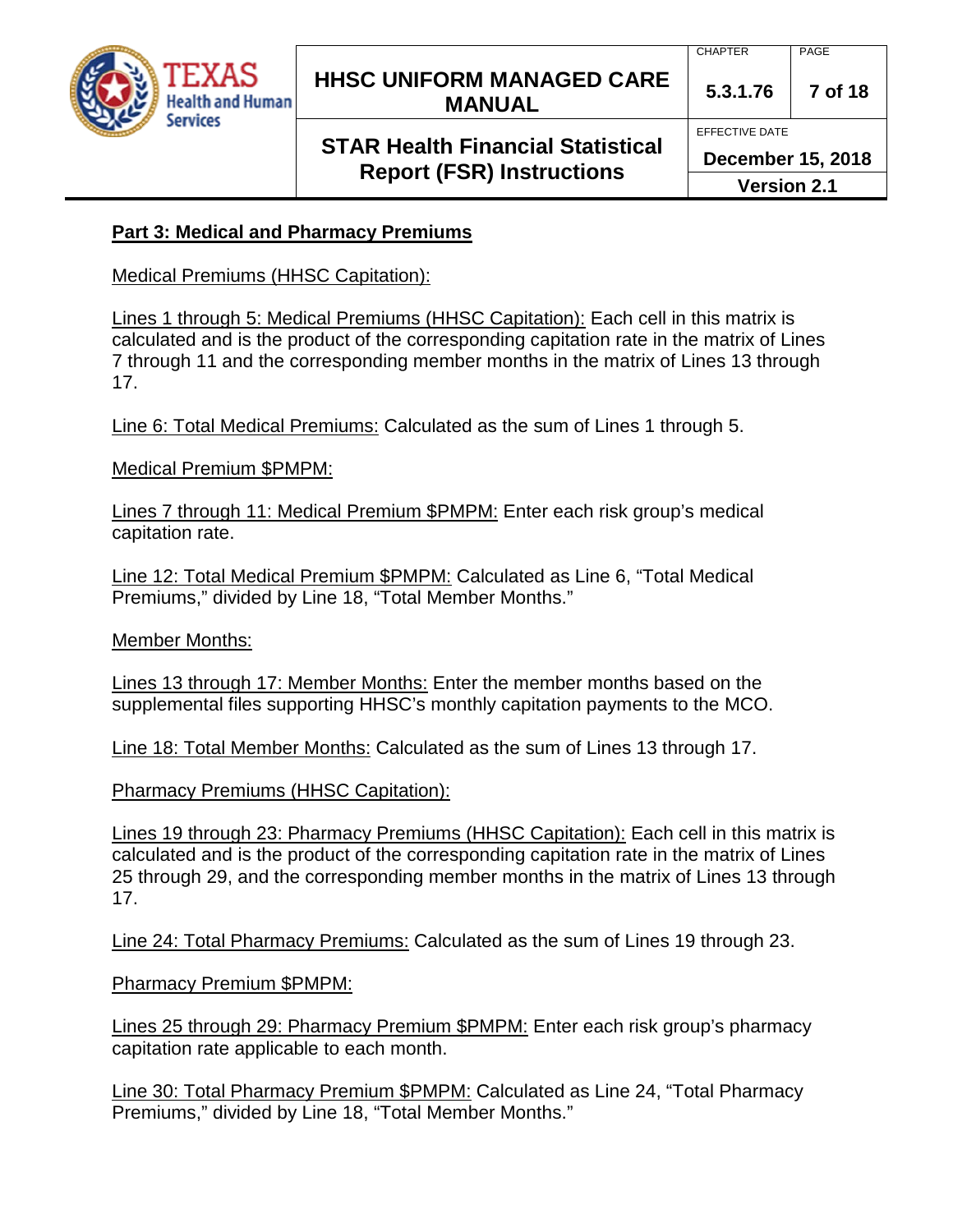

## **HHSC UNIFORM MANAGED CARE MANUAL 5.3.1.76 <sup>8</sup> of 18**

# **STAR Health Financial Statistical Report (FSR) Instructions**

EFFECTIVE DATE

**December 15, 2018**

**Version 2.1**

### **Part 4: Medical Expense by Expense Class**

Paid Claims:

Lines 1 through 5: Paid Claims: Enter monthly paid claims by risk groups as incurred.

Line 6: Total Paid Claims: Calculated as the sum of Lines 1 through 5.

Paid Capitation:

Lines 7 through 11: Paid Capitation: Enter the total provider and subcontractor capitation payments by risk groups by the service months covered by the capitation payments.

Line 12: Total Paid Capitation: Calculated as the sum of Lines 7 through 11.

Paid Reinsurance Premiums, Net of Reinsurance Recoveries:

Lines 13 through 17: Paid Reinsurance Premiums, Net of Reinsurance Recoveries: Enter the paid reinsurance premiums net of collected reinsurance recoveries specific to each risk group by the months the reinsurance coverage was effective. Collected Reinsurance Recoveries are reported by the appropriate risk group and by the incurred month of the services to which the recoveries relate.

Line 18: Total Net Reinsurance: Calculated as the sum of Lines 13 through 17

Medical IBNR:

Lines 19 through 23: IBNR: Enter Incurred-But-Not-Reported (IBNR) estimate by risk group.

Line 24: Total Medical IBNR: Calculated as the sum of Lines 19 through 23

Quality Improvement Cost

Line 25: Quality Improvement: From Part 5, Line 16

Other Medical Expenses:

Lines 26 through 30: Other Medical Expenses: Enter any other medical expenses or adjustments to medical expenses not captured by "Paid Claims," "Paid Capitation," "Reinsurance Premiums Net of Reinsurance Recoveries," "Quality Improvement," or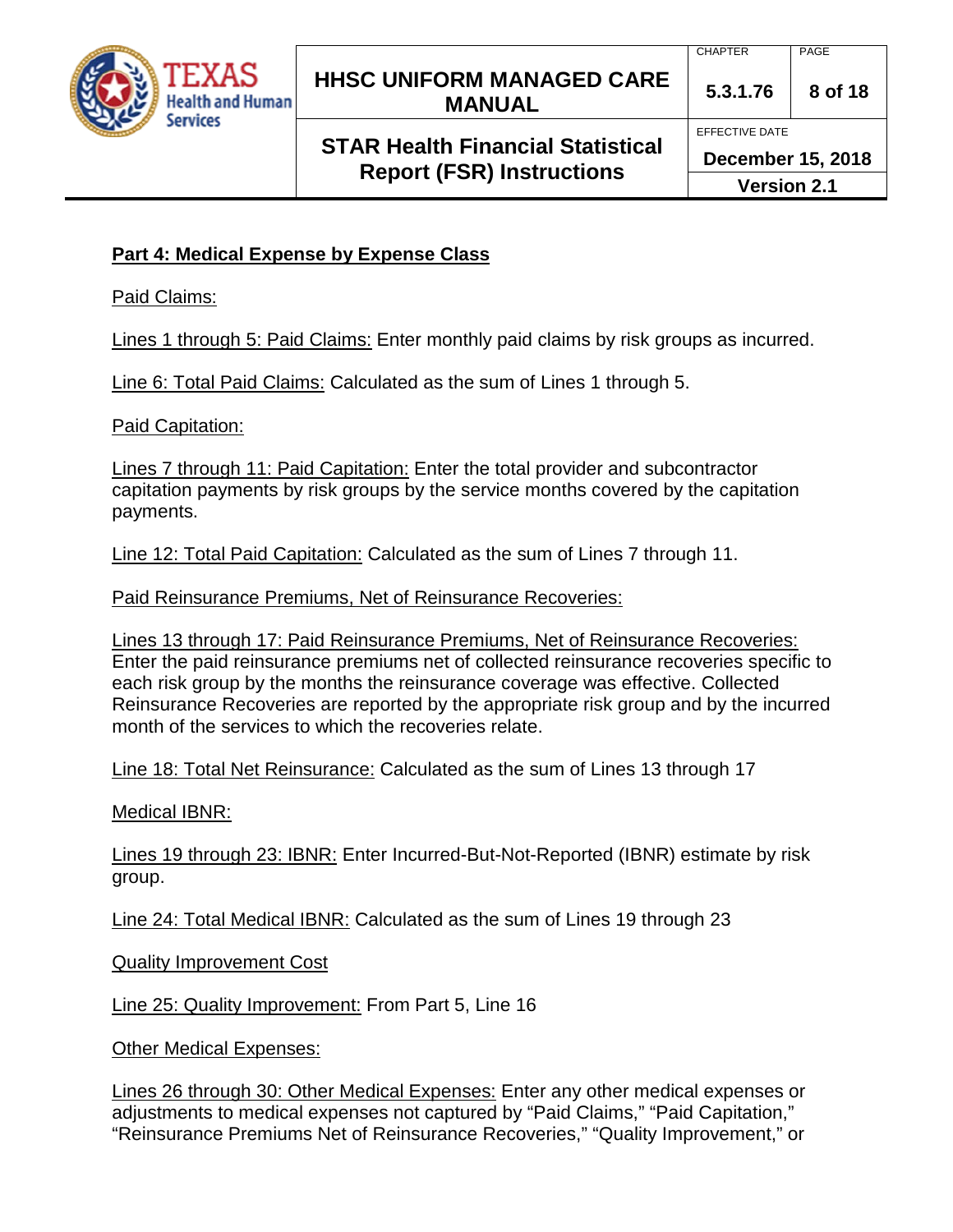

"IBNR" for each risk group. Examples of these expenses include, but are not limited to, incentives paid directly to physicians; third party recoveries, other recoveries, or settlements that have not been captured through claims adjustments in the claims processing system, FQHC reimbursement received from HHSC, and refunds. Please note third party recoveries should be reported in the quarter in which cash is received. Do not enter recoveries in the quarter in which services were provided unless the collection occurred in that same quarter.

Also include certain pharmacy-related expenses that are not included in Part 6, "Prescription Expenses" that cannot be processed as pharmacy encounters. Pharmacy-related items that should be reported on the FSR under Part 4, "Other Medical," should be limited to covered benefits that are either:

- pharmacy Durable Medical Equipment (DME) (certain Home Health Supplies) that are not on HHSC's formulary, such as diabetic strips, meters, lancets, aerochamber devices, diaphragms; or
- drugs that are billed directly by the physician/clinic (not picked up at the pharmacy by the client).

Note that when certain pharmacy DME gets added to the formulary, it should be processed as a pharmacy encounter, and at that point be reported under "Prescription Expenses" instead of "Other Medical."

Amounts reported in "Other Medical" for appropriate pharmacy DME should not have any PBM administrative expense included; all PBM Admin is to be reported in the Admin FSR.

Line 31: Total Other Medical Expenses: Calculated as the sum of Lines 26 through 30.

Line 32: Other Medical Expenses: Identify each category of expense included in Lines 25 through 29 Other Medical Expenses. Identify the YTD dollar amount associated with each category of expense if more than one.

Section Beneath Line 32: No action necessary. These lines populate based on the member months' data entered in Part 3.

### **Part 5: Medical Expenses by Service Type**

Line 1: Physician Services: Primary Care: Enter all paid expenses related to the medical care provided to a Member by a primary care physician (PCP) upon first contact with the health care system for treatment of an illness or injury before referral. The PCP performs or directs the performance of primary care services which include, but are not limited to, case management, consultations, family planning, emergency room visits, inpatient visits, maternity care services, office visits, preventive care services,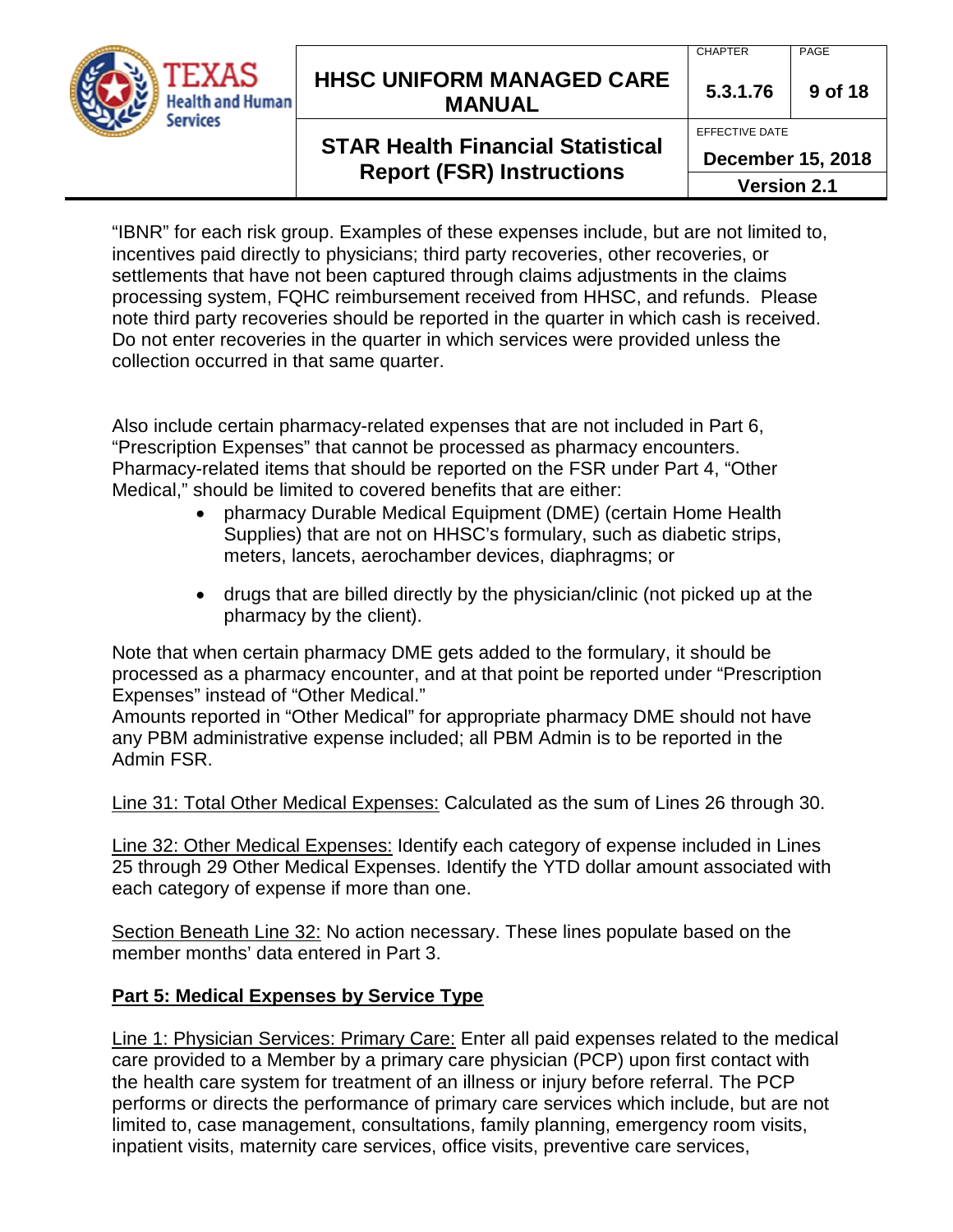| TEXAS<br><b>Health and Human</b><br>Services | <b>HHSC UNIFORM MANAGED CARE</b><br><b>MANUAL</b>                            | 5.3.1.76<br>EFFECTIVE DATE                     | 10 of 18 |
|----------------------------------------------|------------------------------------------------------------------------------|------------------------------------------------|----------|
|                                              | <b>STAR Health Financial Statistical</b><br><b>Report (FSR) Instructions</b> | <b>December 15, 2018</b><br><b>Version 2.1</b> |          |

dispensing or prescribing medical supplies and pharmaceuticals, authorizing referrals to specialists, etc.

Under the Texas Medicaid Managed Care Program, all Members are required to have a primary care physician (PCP) when enrolling in a MCO. For expenses to be classified as PCP services, the performing provider at 24J on a CMS-1500 claim must be the Member's assigned PCP, and the services cannot represent "Deliveries - Professional Component." The amount paid covering all charges on a CMS-1500 claim is classified as PCP expense when the performing provider is the Member's PCP.

Line 2: Physician Services: Specialist: Enter all paid expenses related to the medical care provided to a patient by a physician whose practice is limited to a particular branch of medicine or surgery, e.g., cardiology or radiology, in which a physician specializes or is certified by a board of physicians. Generally, a Member must have a referral authorized by his/her assigned PCP to receive services from a specialist.

For expenses to be classified as "Specialist Physician Services," the performing provider identified at 24J on a CMS-1500 claim must be a physician who is not the Member's assigned PCP, and the services cannot represent Deliveries - Professional Component. The amount paid covering all charges on a CMS-1500 claim is classified as "Specialist Physician Services" when the performing provider is a physician who is not the Member's PCP.

Line 3: Physician Services: Deliveries – Professional Component: Enter paid expenses for the services of the delivering physician and the anesthesiologist, unless they are billed as part of the facility charge. Only the delivering physician and the anesthesiologist charges are included on Line 3, as they are the only charges included in the professional component of the DSP. Only those amounts paid for charges on a CMS-1500 claim identified with Delivery CPT Codes (and the HCPCS Codes with Modifiers for the FQHCs and RHCs) are classified as "Delivery – Professional Component." All other amounts paid for charges on the same CMS-1500 claim that are not identified with "Delivery Procedure Codes" are classified as PCP or specialist based on the criteria at Lines 1 and 2, respectively.

Line 4: Non-Physician Professional Services: Enter all paid expenses for medical care provided by non-physician healthcare services providers. These include, but are not limited to, audiologists, chiropractors, counselors, dentists, home health aides, licensed vocational nurses, occupational therapists, opticians, optometrists, physical therapists, psychologists, registered nurses, respiratory therapists, social workers, speech therapists, etc.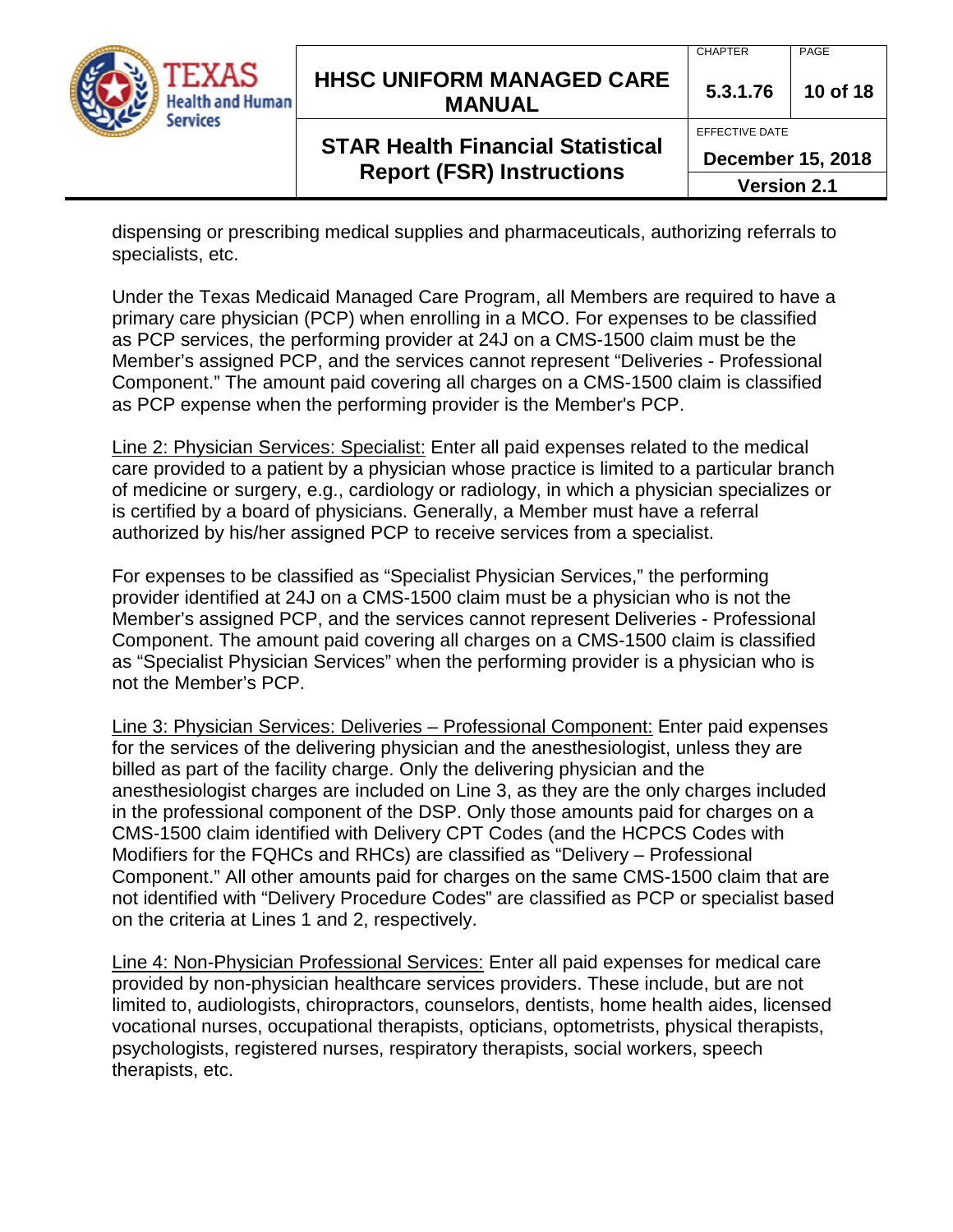

# **HHSC UNIFORM MANAGED CARE MANUAL 5.3.1.76 <sup>11</sup> of 18**

EFFECTIVE DATE

### **STAR Health Financial Statistical Report (FSR) Instructions**

**December 15, 2018**

**Version 2.1**

The total amount paid covering all charges on a CMS-1500 claim is classified as "Non-Physician Professional Services" when the performing provider at 24J is a nonphysician- healthcare services provider.

Line 5: Emergency Room Services: Enter all paid expenses incurred during an encounter in an emergency room, i.e., the section of a healthcare facility intended to provide rapid treatment for victims of sudden illness or trauma. Include the cost of emergency room equipment, facility usage, staff, and supplies.

The costs of emergency department ancillary services including laboratory services, radiology services, respiratory therapy services, and diagnostic studies, such as EKGs, CT scans, and supplies are also included on Line 5. Exclude non-staff attending or consulting physician billed separately as PCP and/or specialist services. The total amount paid by the MCO covering all charges on a UB04 claim that are incurred during an emergency room encounter are classified as "Emergency Room Services." Any amounts paid for any charges on a UB04 claim that include emergency room services that were incurred on a different service date than the emergency room encounter are classified as "Outpatient Facility Services," unless they represent additional emergency room encounters.

Line 6: Outpatient Facility Services: Enter all paid expenses for services rendered to a Member that remains in a hospital based or freestanding facility, such as an ambulatory surgical center, for less than 24 consecutive hours and the Member-patient is discharged from an outpatient status, except for emergency room services.

Outpatient facility services include, but are not limited to, the following items and services performed on an outpatient basis in a hospital based or freestanding facility:

- Observation, operating, and recovery room charges
- Surgical operations or procedures, day surgery
- Laboratory, nuclear medicine, pathology, and radiological services
- Diagnostic, therapeutic, and rehabilitative clinic or treatment services
- Injections, drugs, and medical supplies
- All medically necessary services and supplies ordered by a physician.

Exclude non-staff attending or consulting physician billed separately as PCP or specialist services. The amount paid covering all charges on a UB04 claim is classified as "Outpatient Facility Services" if the Type of Bill indicates the claim is for outpatient facility services, and there are no emergency room charges included.

Line 7: Inpatient Facility Services: Medical/Surgical: Enter all paid expenses for acute care facilities covering inpatient services for medical/surgical stays, intensive care units (ICUs), cardiac/coronary care units (CCUs), burn units, cancer treatment centers, etc.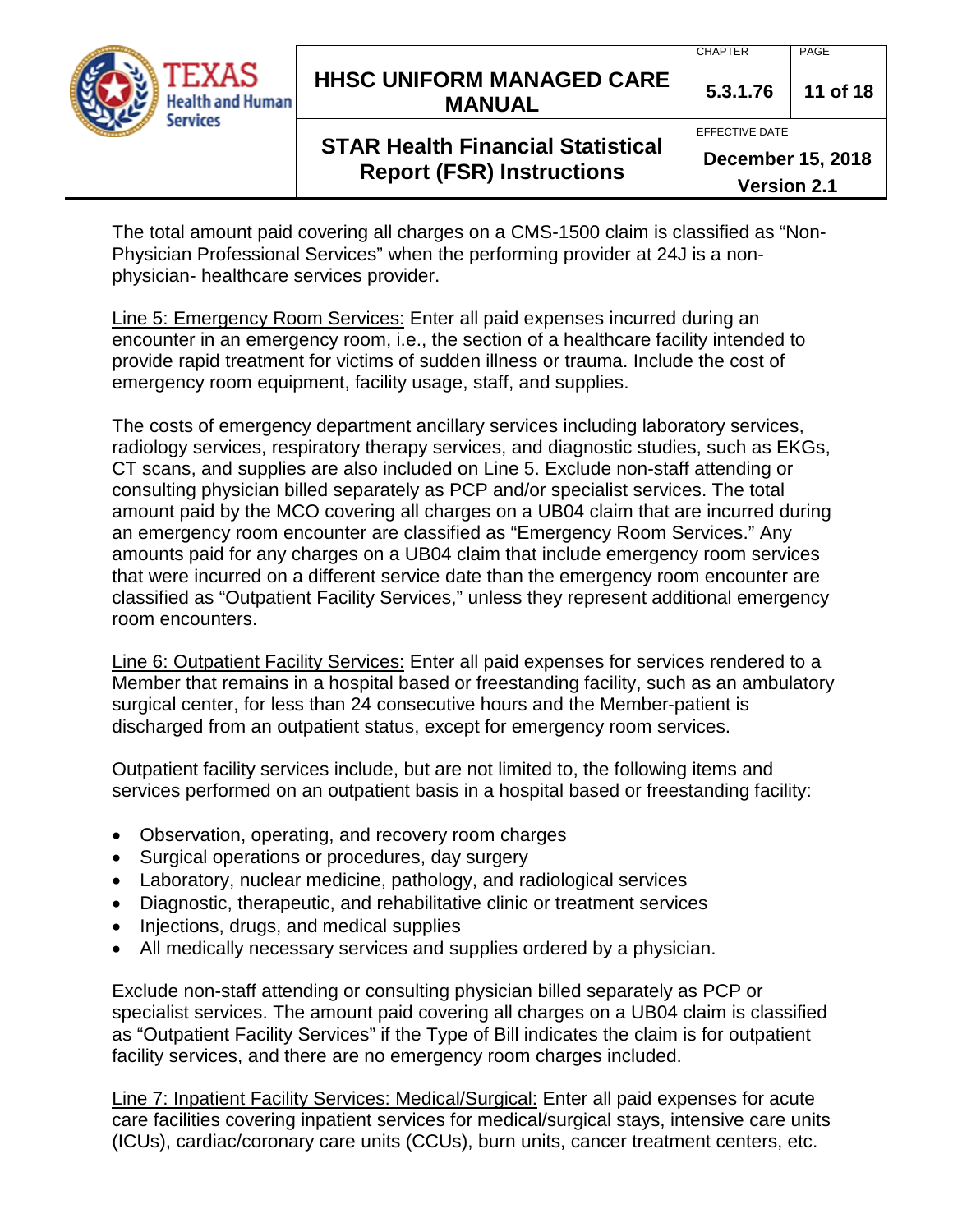

EFFECTIVE DATE

**December 15, 2018**

**Version 2.1**

Also includes the expenses of non-acute care inpatient services rendered at extended care/skilled nursing facilities.

Inpatient medical/surgical services include, but are not limited to, the following items and services performed on an inpatient basis.

- Bed and board in semiprivate accommodations or in an intensive care or coronary care unit including meals, special diets, and general nursing services; and an allowance for bed and board in private accommodations including meals, special diets, and general nursing services up to the hospital's charge for its most prevalent semiprivate accommodations.
- Whole blood and packed red cells reasonable and necessary for treatment of illness or injury.
- Newborn care including routine care and specialized nursery care for newborns with specific problems.
- Other inpatient services include organ/tissue transplant services and rehabilitation services.
- All medically necessary services and supplies ordered by a physician.

The total amount paid covering all charges on a UB04 claim is classified as "Inpatient Facility Services" if the Type of Bill indicates the claim is for inpatient facility services, and there are no delivery charges included.

Line 8: Inpatient Facility Services: Deliveries – Facility Component: Enter paid expenses of all delivery services and supplies provided by the facility where the birth takes place, except for the "Professional Component." Only those amount(s) paid for charges on a UB04 claim identified with Delivery ICD-10 Codes are classified as "Delivery – Facility Component." Any amount(s) paid for any charges on the same UB04 inpatient claim that are not identified with Delivery ICD-10 Codes are classified as "Inpatient Facility Services – Medical/Surgical."

Line 9: Behavioral Health Services: Enter all paid expenses incurred for inpatient and outpatient mental health services and inpatient and outpatient chemical dependency services including both treatment and detoxification of alcohol and substance abuse. Only those amount(s) paid for charges on a CMS-1500 or UB04 claim identified with Behavioral Health Services ICD-10 or Revenue Codes are classified as "Behavioral Health Services." Any amount(s) paid for any charges on the same CMS-1500 or UB04 claim that are not identified with Behavioral Health Services ICD-10 or Revenue Codes should be classified in the appropriate medical expense classification.

Line 10: Vision Services: Enter all paid expenses incurred for vision services. This includes, but is not limited to, optometry and glasses.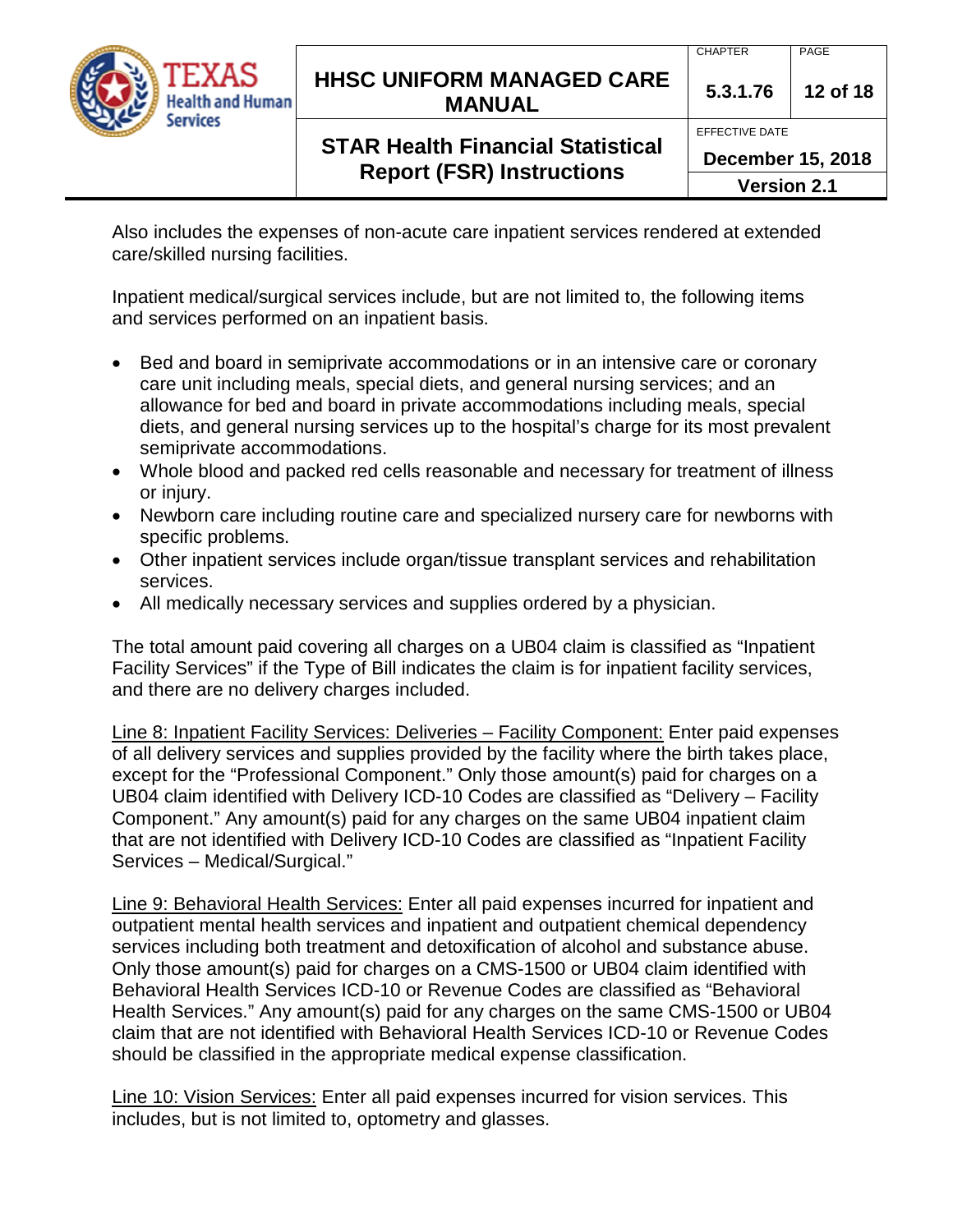

## **HHSC UNIFORM MANAGED CARE MANUAL 5.3.1.76 <sup>13</sup> of 18**

# **STAR Health Financial Statistical Report (FSR) Instructions**

CHAPTER PAGE

EFFECTIVE DATE

**December 15, 2018**

**Version 2.1**

Line 11: Miscellaneous Other: Enter all paid expenses of all medical services and supplies rendered that are not classified in any of the medical expense classifications above. "Miscellaneous Other" includes, but is not limited to, ambulance services and durable medical equipment (DME), oxygen, and other medical supplies obtained directly from these suppliers, i.e., not obtained incidental to physician, non-physician professional, or facility encounters. The total amount paid covering all charges on a CMS-1500 claim is classified as "Miscellaneous Other."

Line 12: Reinsurance Premiums: Enter paid expenses to obtain reinsurance coverage from reinsurance companies that assume all or part of the financial risks associated with catastrophic medical expenses that could, otherwise, be ruinous to the MCO. Offset any reinsurance premiums collected for any reinsurance risks assumed.

Line 13: Reinsurance Recoveries: Enter any and all return of funds or recovery of paid losses that have been collected from reinsurers associated with a particular case where catastrophic medical expenses have been incurred. Offset any reinsurance recoveries paid for reinsurance risks assumed. Record "Reinsurance Recoveries" in the month(s) in which the healthcare services were rendered to which the recoveries relate.

Line 14: Incurred But Not Reported (IBNR): Enter the total medical expenses accrual, which includes:

- Reported claims in process for adjudication;
- An estimated expense of the incurred but not reported healthcare services;
- Amounts withheld from paid claims and capitations;
- Any capitation payable to providers; and
- Any reinsurance payable to reinsurers for ceded risk, net of any reinsurance receivable for assumed risk.

The IBNR medical expenses accrual is an estimate of the expected healthcare expenses incurred but not paid based on claims lag schedules and completion factors, as well as, any counts of services rendered but not billed, e.g., pre-authorized hospital days. Any major change in the claims processing function that was not in effect during the period of time covered by the lag schedules could materially impact the estimated IBNR accrual; hence, actuarial judgment and adjustment may sometimes be needed.

#### **Note: No IBNR should be reported on the second final FSR reflecting expenses paid through the 334th day after the end of the contract period.**

Line 15: Incentives or Network Risk Retention: Enter any incentives paid directly to physicians, e.g., bonuses paid based on quality compliance measures.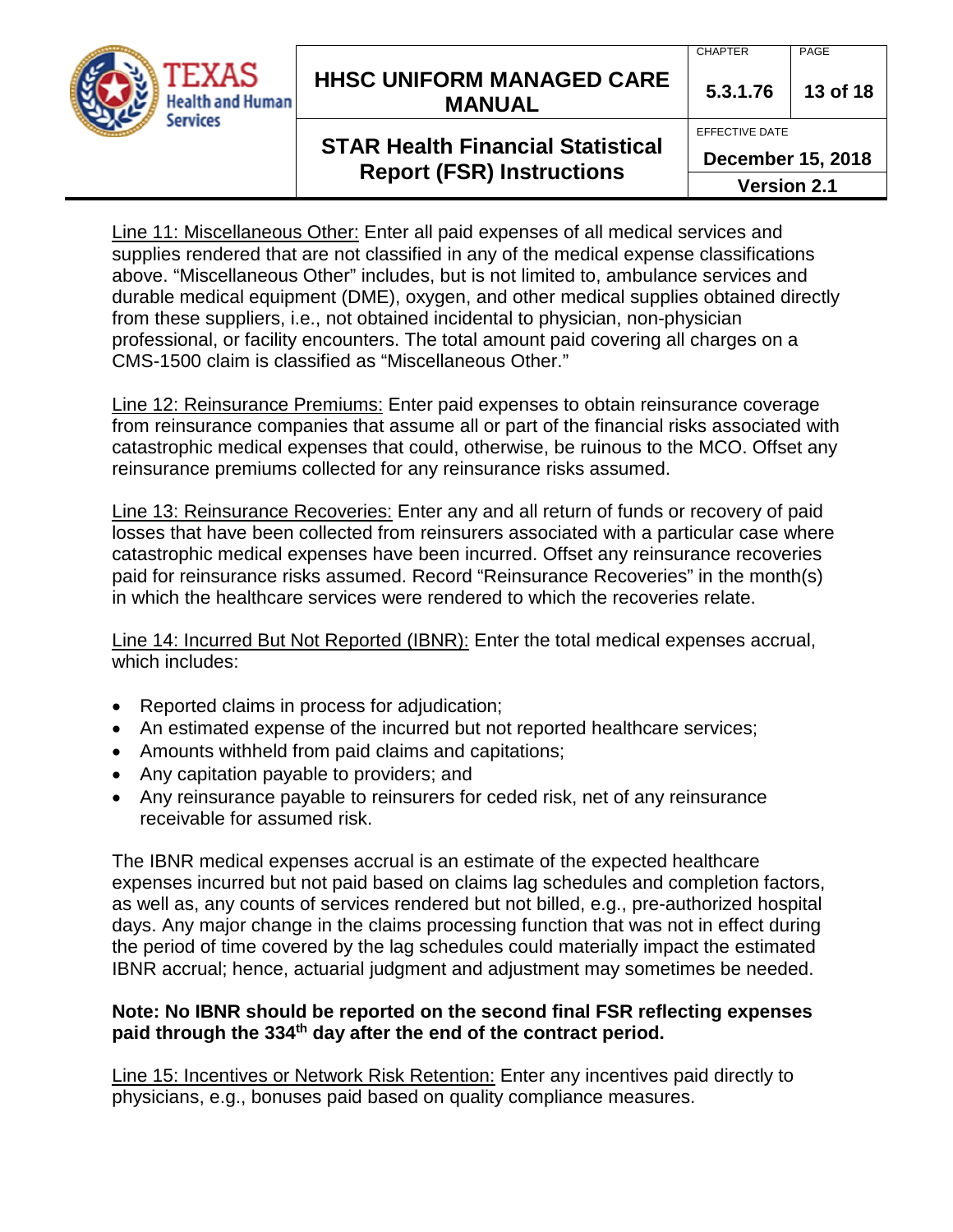

### **HHSC UNIFORM MANAGED CARE MANUAL 5.3.1.76 <sup>14</sup> of 18**

# **STAR Health Financial Statistical Report (FSR) Instructions**

EFFECTIVE DATE

**December 15, 2018**

**Version 2.1**

Line 16 Quality Improvement: Enter the allocated "Quality Improvement Expenses" from the Quality Improvement FSR, Part 1b.

Line 17: Total Medical Expenses: Calculated as the sum of Lines 1 through 16

Beneath Line 17 there are balancing lines which compare "Total Medical Expenses" entered in Part 4 to those on Part 5, Line 17. If the two parts do not balance the "Check" line will show "Not balanced" and a rounding adjustment may be entered in the shaded area labeled "Balance."

## Included in Total Medical Above:

Line 18: Total Related Party Expenses: Enter the total medical expenses paid to any companies affiliated with the MCO through common ownership for providing healthcare services in support of the Texas Medicaid operations of the MCO.

Line 18: % of Medical Expenses that are Related Party: Calculated as Line 18, "Total Related Party Expenses," divided by Line 17, "Total Medical Expenses."

Line 20: Capitated Services: PCPs, Hospitals, and Other Providers: Enter the total capitation paid to providers that do not pay claims to other providers from the capitation payments received.

Line 21: Capitated Services: BH, Vision, etc.: Enter the total capitation paid to subcontractors in which the capitation is the funding source for paying claims for healthcare services performed.

## Not Included in Total Medical Above:

Line 22: Total Medical Value Added Services: Enter the expenses approved by HHSC and paid by the MCO for Medicaid Members' services that are not covered under the HHSC Capitation nor reimbursed by HHSC. These expenses are the financial responsibility of the MCO. They are not included in "Total Medical Expenses" in the MCO FSR. The specific Value Added Services are included in the Contract for Services between HHSC and MCO.

Line 23: Total Case-by-Case Services: Enter the expenses paid by the MCO for Medicaid Members' additional benefits that are outside the scope of services covered under the Contract, and are not value-added services. These expenses are the financial responsibility of the MCO. They are not included in "Total Medical Expenses" in the MCO FSR. Services may be based on Medical Necessity, cost-effectiveness, the wishes of the Member or the Member's Legally Authorized Representative (LAR)/Medical Consenter, or the potential for improved health status of the Member.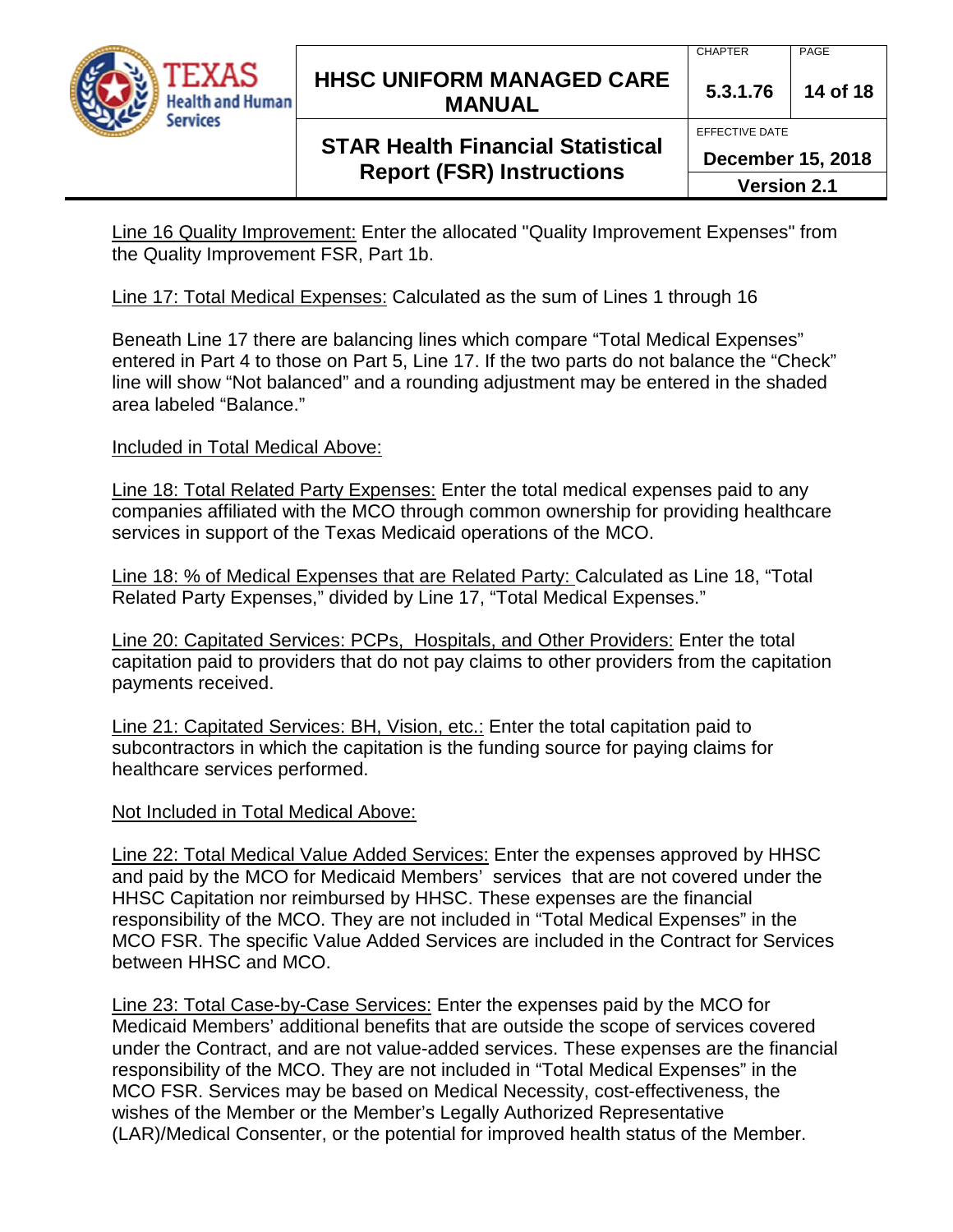

### **HHSC UNIFORM MANAGED CARE MANUAL 5.3.1.76 <sup>15</sup> of 18**

# **STAR Health Financial Statistical Report (FSR) Instructions**

EFFECTIVE DATE

**December 15, 2018**

**Version 2.1**

The MCO must maintain documentation of each authorized service provided to each Member.

Other:

Line 24: Behavioral Health Services \$PMPM: Calculated as Line 9, "Behavioral Health Services," divided by Part 1, Line 1, "Member Months."

Line 25: Vision Services \$PMPM: Calculated as Line 10, "Vision Services," divided by Part 1, Line 1, "Member Months."

Line 26: Emergency Room as a % of Medical Expenses: Calculated as Line 5, "Emergency Room Services," divided by Line 16, "Total Medical Expenses," excluding the sum of Lines 12 through 15, which are "Reinsurance Premiums," "Reinsurance Recoveries," "IBNR," and "Incentives/Network Risk Retention."

### **Part 6: Prescription Expense by Risk Group**

Prescription Expense (excluding PBM Admin):

Lines 1 through 5: Prescription Expense (excluding PBM Admin): Enter the prescription expense by risk group based on Pharmacy Encounters. Exclude PBM admin fees.

Line 6: Prescription Paid Claims Expense: Calculated as the sum of Lines 1 through 5.

Line 7: IBNR related to Prescriptions: Enter the estimated dollar amount of pharmacy prescriptions incurred for which claims have not been received.

Line 8: TPL pay & chase collected (related to Pharmacy only): Enter the dollars collected from third parties in the month in which cash is received. Do not enter recoveries in the month in which services were provided unless the collection occurred in that same month.

Line 9: Prescription Expense (excluding PBM Admin): Calculated as the sum of Lines 6 and 7, less Line 8.

Prescription Expense \$PMPM:

Lines 10 through 14: Prescription Expense \$PMPM: Calculated as "Prescription Expense" for each risk group as reported on Lines 1 through 5, divided by the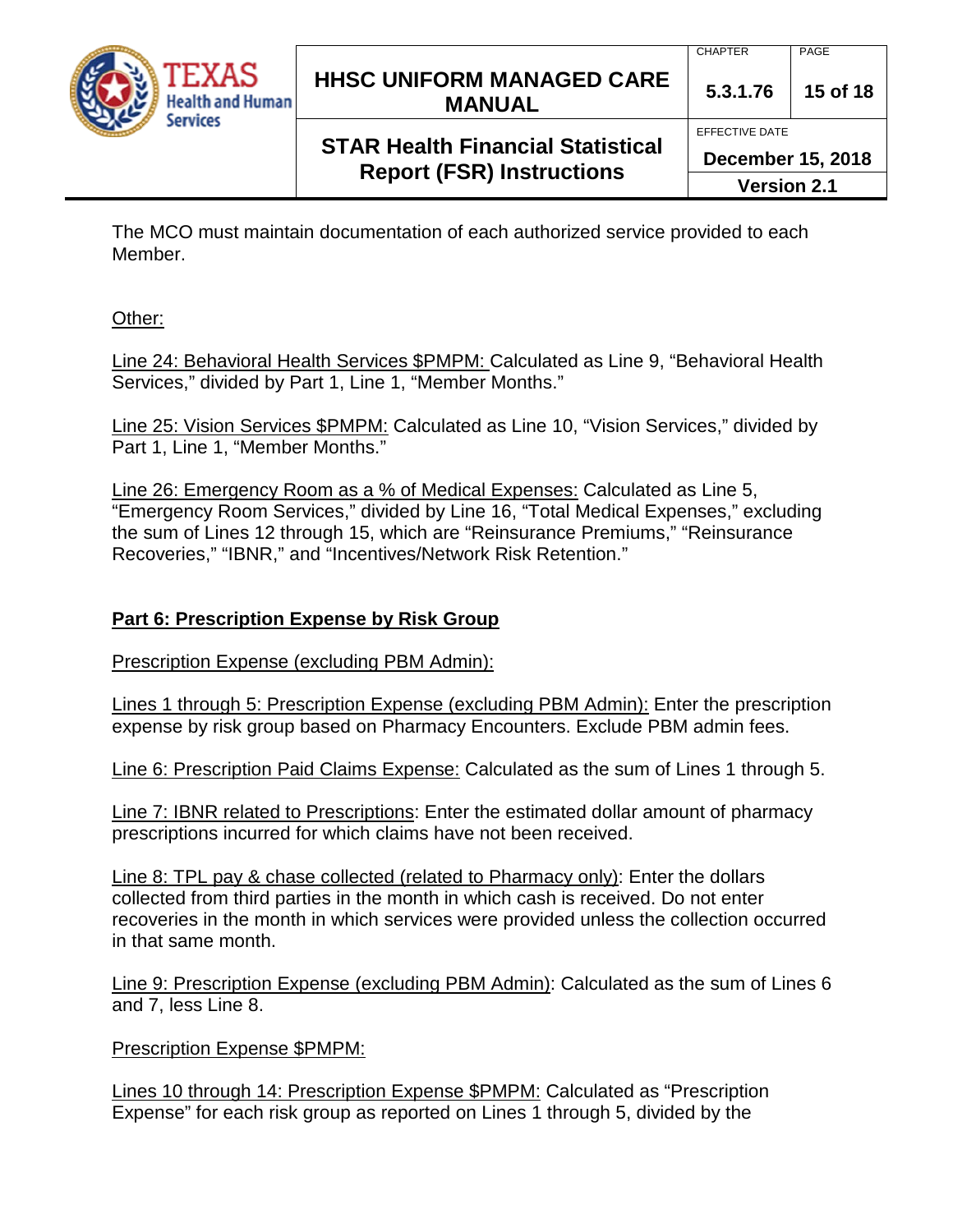

### **HHSC UNIFORM MANAGED CARE MANUAL 5.3.1.76 <sup>16</sup> of 18**

# **STAR Health Financial Statistical Report (FSR) Instructions**

**December 15, 2018**

EFFECTIVE DATE

**Version 2.1**

corresponding "Member Months" for each risk group as reported on Part 3, Lines 13 through 17.

Line 15: Prescription Paid Claims Expense \$PMPM: Calculated as Line 6, "Prescription Paid Claims Expense," divided by Part 3, Line 18, "Total Member Months."

Line 16: Prescription Expense including IBNR \$PMPM: Calculated as the sum of Line 6, "Prescription Paid Claims Expense," and Line 7, "IBNR related to Prescriptions," divided by Part 3, Line 18, "Total Member Months."

# of Prescriptions:

Lines 17 through 21: # of Prescriptions: Enter the number of prescriptions filled by each risk group by month.

Line 22: # of Prescriptions in IBNR (Line 7 above): Enter the estimated number of prescriptions incurred for which claims have not been received.

Line 23: Total # of Prescriptions: Calculated as the sum of Lines 17 through 22.

Cost per Prescription (excluding PBM Admin):

Line 24 through 28: Cost per Prescription (excluding PBM Admin): Calculated as "Prescription Expense" for each risk group as reported in Lines 1 through 5, divided by the corresponding "# of Prescriptions" for each risk group as reported on Lines 17 through 21.

Line 29: Average Cost of Paid Claims per Prescription: Calculated by dividing Line 6, "Prescription Paid Claims Expense," by the total "# of Prescriptions" in Lines 17 through 21.

Line 30: IBNR related to Prescriptions: Calculated by dividing Line 7, "IBNR related to Prescriptions," by Line 22, "# of Prescriptions in IBNR."

Line 31: Total Average Cost per Prescription (excluding PBM Admin): Calculated as Line 9, "Prescription Expense (excluding PBM Admin)," divided by Line 23, "Total # of Prescriptions."

Line 32: % Prescription Cost to Rx (Prescription) Premium: Calculated as Line 9, "Prescription Expense (excluding PBM Admin)," divided by Part 1, Line 4, "Pharmacy Premiums."

# of Prescriptions per Member-Month: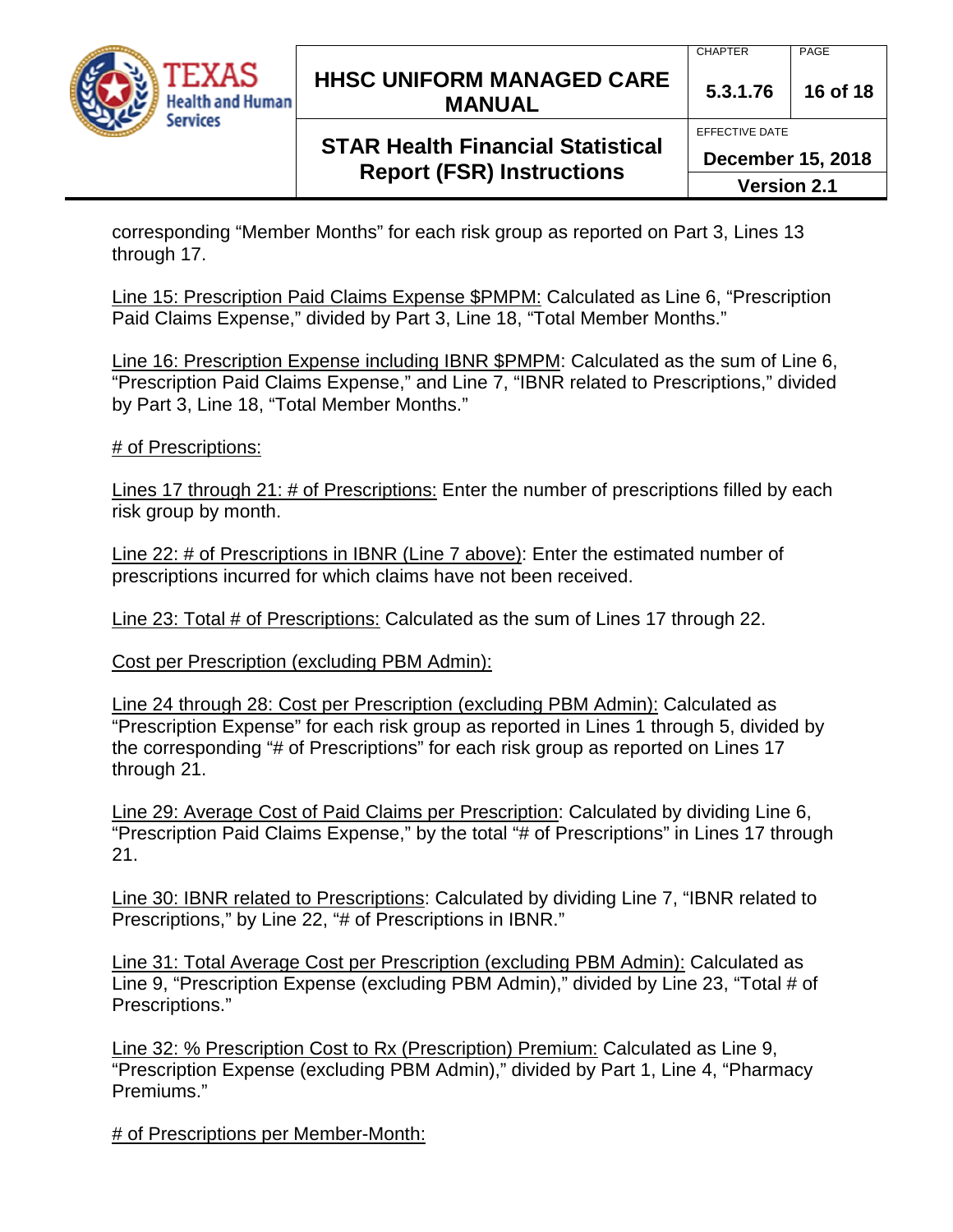

# **HHSC UNIFORM MANAGED CARE MANUAL 5.3.1.76 <sup>17</sup> of 18**

#### CHAPTER PAGE

# **STAR Health Financial Statistical Report (FSR) Instructions**

EFFECTIVE DATE

**December 15, 2018**

**Version 2.1**

Lines 33 through 37: # of Prescriptions per Member-Month: Calculated as "# of Prescriptions" for each risk group as reported on Lines 17 through 21, divided by the corresponding "Member Months" for each risk group as reported on Part 3, Lines 13 through 17.

Line 38: Average # of Paid Prescriptions per Member-Month: Calculated as the sum of Lines 17 through 21, divided by Part 3, Line 18, "Total Member Months."

Line 39: Average # of Prescriptions per Member-Month including IBNR: Calculated as Line 23, "Total # of Prescriptions," divided by Part 3, Line 18, "Total Member Months."

Generic Split for Paid Prescriptions:

Line 40: % Generic, by # of Prescriptions: Enter the % of prescriptions filled with generic brands.

Line 41: % Generic, by Aggregate \$ Gross Cost: Enter the % of gross cost associated with generic prescriptions.

#### Other:

Line 42: Included in Line 6 above: Non-PBM expenditures: Input the portion, if any, of Line 6 above that was not processed by the MCO's PBM (i.e., not billed to the MCO by the PBM).

Line 43: Included in Line 23 above: Non-PBM # of Rx (Prescriptions): Input the portion, if any, of Line 23 above that would correspond to the dollars in the Line 42.

Line 44: Excluded from Line 6: PBM \$ in Part 4 Other Med Exp: Input the portion, if any, of total PBM billings not processed as Encounters but reported in Part 4, "Other Medical Expenses." Include non-formulary Rx (Prescriptions) DME; do not include any admin expense.

Line 45: Excluded from Line 23: PBM # of Rx (Prescriptions) related to Line 44: Input the quantity that corresponds to the dollars in Line 44.

Line 46: Total PBM \$ billed to MCO (excluding PBM Admin): Calculated as Line 42, subtracted from Line 6, "Prescription Paid Claims Expense," plus Line 44.

Line 47: Total PBM Qty of Rx (Prescriptions): Calculated as Line 43, subtracted from Line 23, "Total # of Prescriptions," plus Line 45.